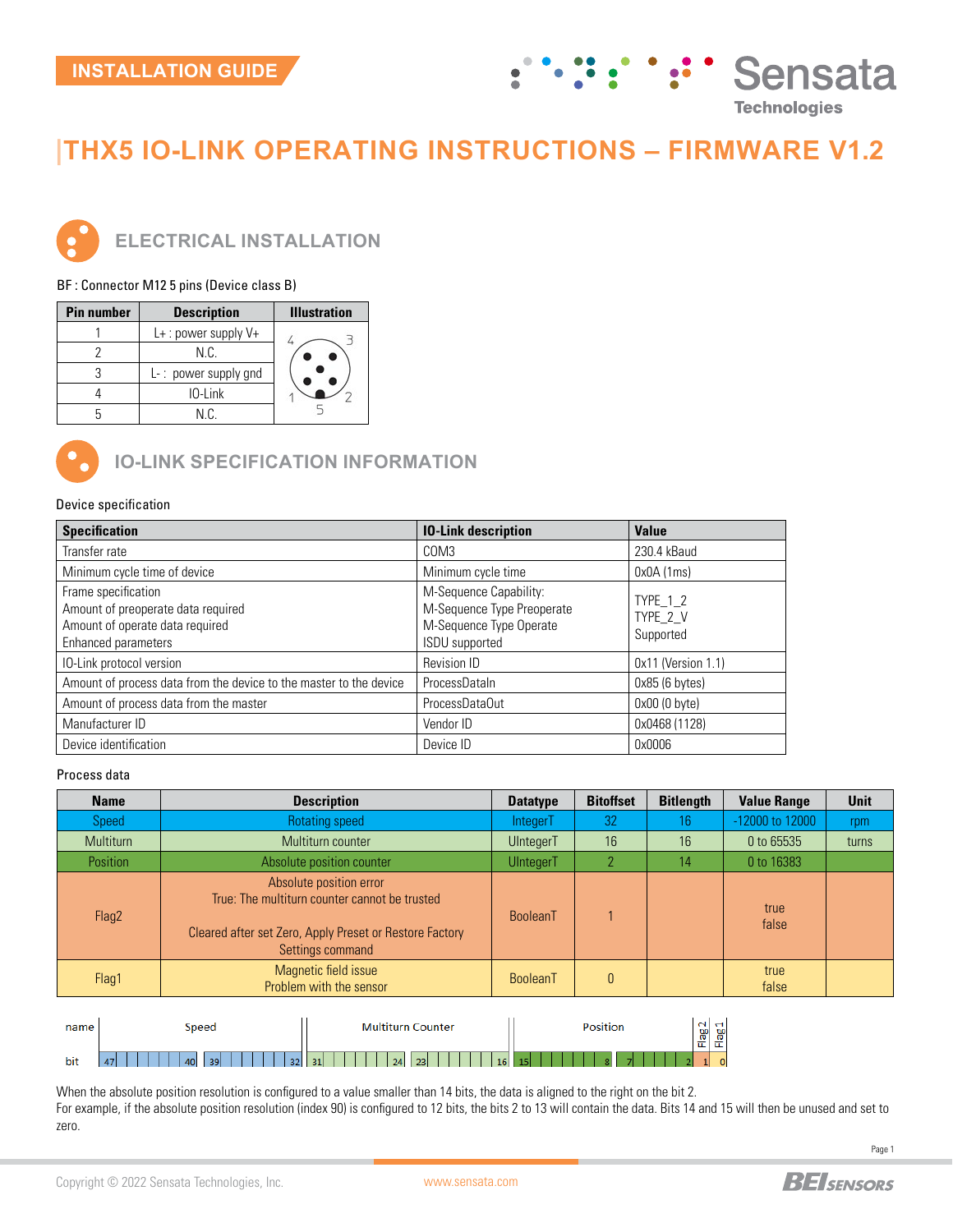#### Standard Identification data

| Index (hex) | Sub index | <b>Name</b>                     | Data type | <b>Access</b>  | <b>Contents</b>            |
|-------------|-----------|---------------------------------|-----------|----------------|----------------------------|
| 16 (0x10)   | 0         | Vendor Name                     | StringT   | R <sub>0</sub> | <b>BEI Sensors</b>         |
| 17 (0x11)   | 0         | Vendor Text                     | StringT   | R <sub>0</sub> | Sensata Technologies Inc.  |
| 18 (0x12)   | 0         | <b>Product Name</b>             | StringT   | R <sub>0</sub> | THx5-ZIO                   |
| 19 (0x13)   | 0         | Product ID                      | StringT   | R <sub>0</sub> | Detailed reference         |
| 20 (0x14)   | 0         | <b>Product Text</b>             | StringT   | R <sub>0</sub> | Absolute multiturn encoder |
| 21 (0x15)   | 0         | Serial Number                   | StringT   | R <sub>0</sub> | Unique number              |
| 22 (0x16)   | 0         | Hardware Version                | StringT   | R <sub>0</sub> | 284v3                      |
| 23 (0x17)   | 0         | Firmware Version                | StringT   | R <sub>0</sub> | V1.2                       |
| 24 (0x18)   | 0         | <b>Application Specific Tag</b> | StringT   | <b>RW</b>      | ***                        |

#### System command

| Index (hex) | <b>Subindex</b>                                | <b>Name</b> | Data type                             | <b>Access</b> | Value range |
|-------------|------------------------------------------------|-------------|---------------------------------------|---------------|-------------|
|             | W0<br>2(0x02)<br>UInteaerT 8<br>System-Command |             | 130 (0x82) : Restore factory settings |               |             |
|             |                                                |             | 131 (0x83) : Back-to-Box command      |               |             |

## Observation parameters

| Index (hex) | <b>Subindex</b> | <b>Name</b>                    | Data type   | <b>Access</b>  | <b>Value range</b>  | <b>Comment</b>             |
|-------------|-----------------|--------------------------------|-------------|----------------|---------------------|----------------------------|
|             | 0               | Process Data<br>Input          | Record      | R <sub>0</sub> |                     |                            |
|             |                 | Speed                          | IntegerT16  | <b>NA</b>      | $-10000$ to $10000$ | Speed value.               |
|             | 2               | Multiturn counter              | UIntegerT16 | <b>NA</b>      | 0 to 65535          | Number of complete turns   |
| 40 (0x28)   | 3               | Position                       | UIntegerT14 | <b>NA</b>      | 0 to 16383          | Single-turn position       |
|             | 4               | Absolute position<br>error     | BooleanT    | <b>NA</b>      | $0$ or 1            | Multi turn position status |
|             | 5               | Magnetic field<br><b>ISSUE</b> | BooleanT    | ΝA             | $0$ or 1            | Magnetic field status      |

## Diagnosis, Observer and Maintenance access

| Index (hex) | <b>Subindex</b> | <b>Name</b>     | Data type    | <b>Access</b>  | <b>Value range</b> | <b>Comment</b>                                                                                                                    |
|-------------|-----------------|-----------------|--------------|----------------|--------------------|-----------------------------------------------------------------------------------------------------------------------------------|
| 36 (0x24)   | 0               | Device Status   | UIntegerT 8  | R <sub>0</sub> | $0$ to $4$         | Device status:<br>Device is OK [0]<br>Maintenance required [1]<br>Out of specification [2]<br>Functional check [3]<br>Failure [4] |
| 110 (0x6E)  | 0               | Operating hours | UIntegerT 32 | R <sub>0</sub> | 0 to 4294967295    | Number of hours with device on                                                                                                    |

Sensata specific parameters, Observer and Maintenance access

| <b>Index</b> | <b>Subindex</b> | <b>Name</b>                    | <b>Data type</b> | <b>Access</b>  | <b>Value range</b>                    | <b>Comment</b>                                 |
|--------------|-----------------|--------------------------------|------------------|----------------|---------------------------------------|------------------------------------------------|
| 64 (0x40)    | 0               | Set Zero Point                 | Button           | W <sub>0</sub> | $\overline{a}$                        | Set zero as current position                   |
| 65 (0x41)    | 0               | Apply Preset                   | <b>Button</b>    | W <sub>0</sub> |                                       | Apply preset values as the current<br>position |
| 67 (0x43)    | 0               | Preset singleturn              | UIntegerT14      | <b>RW</b>      | 0 to 16383                            | Preset value for position inside<br>the turn   |
| 68 (0x44)    | 0               | Preset multiturn               | UIntegerT16      | <b>RW</b>      | 0 to 65535                            | Preset value for the number of<br>turns        |
| 72 (0x48)    | 0               | Rotation direction             | BooleanT         | <b>RW</b>      | $0:$ CW<br>1:CCW                      | Set the rotation direction                     |
| 80 (0x50)    | 0               | Speed calculation<br>window    | UIntegerT8       | <b>RW</b>      | $0:20$ ms<br>$1:200$ ms<br>$2:600$ ms | Time between each speed data<br>update         |
| 90 (0x5A)    | 0               | Singleturn<br>Resolution       | UIntegerT8       | <b>RW</b>      | 1 to 14 bits                          | Power of 2, number of bits                     |
| 91 (0x5B)    | 0               | Multiturn<br><b>Resolution</b> | UIntegerT8       | <b>RW</b>      | $1$ to 16 bits                        | Power of 2, number of bits                     |